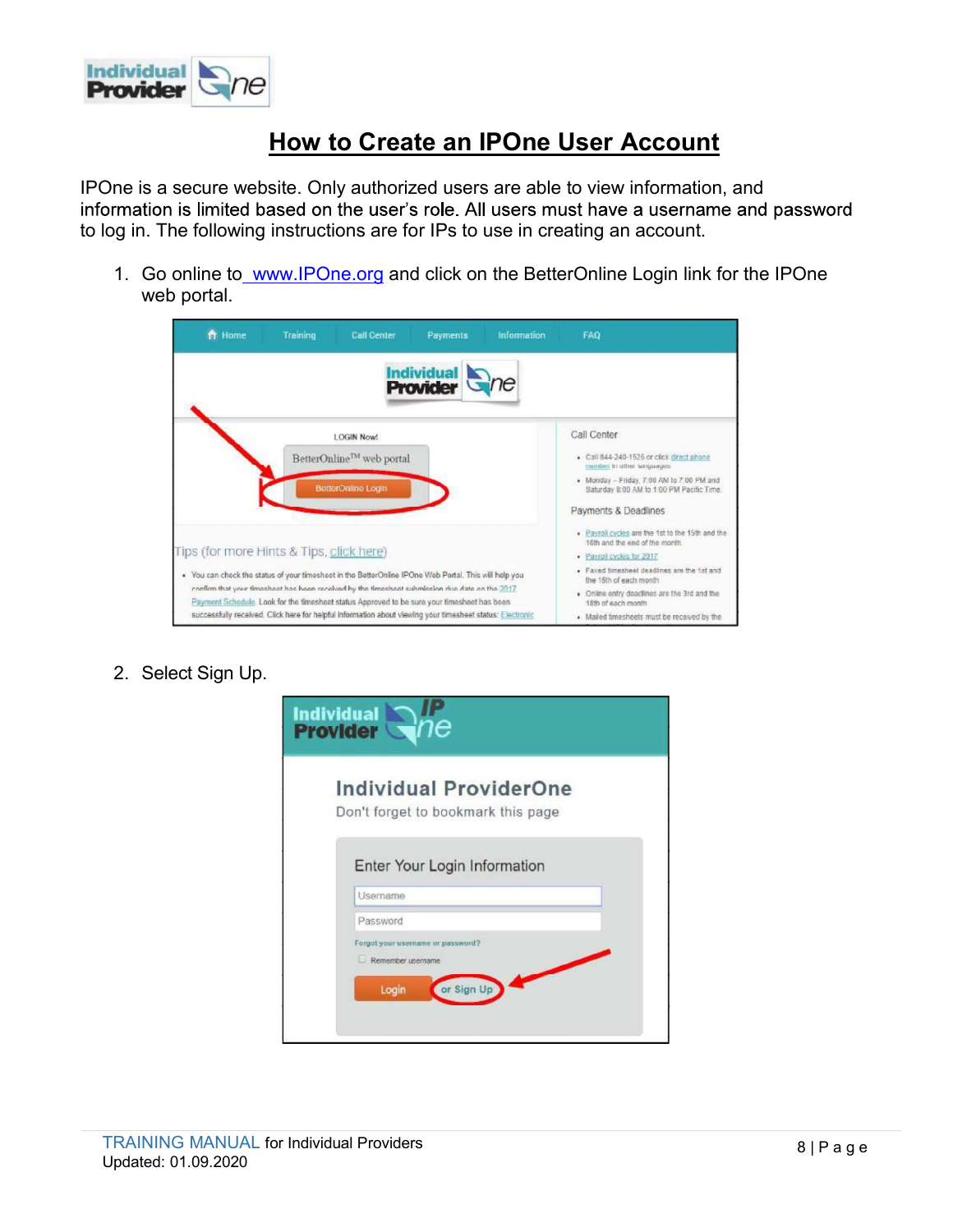

**3.** This will bring the user to the New User Registration page. Choose Washington from the drop down options under the State field. the drop down options under the State field.



- 
- 

| <b>Contact Us</b> |                                                           |
|-------------------|-----------------------------------------------------------|
|                   | <b>New User Registration</b>                              |
|                   |                                                           |
|                   |                                                           |
| <b>State</b>      | Step 1: Select your State, Program and Role<br>Washington |
| Program           | <b>IPOne</b>                                              |
| Role              | Provider                                                  |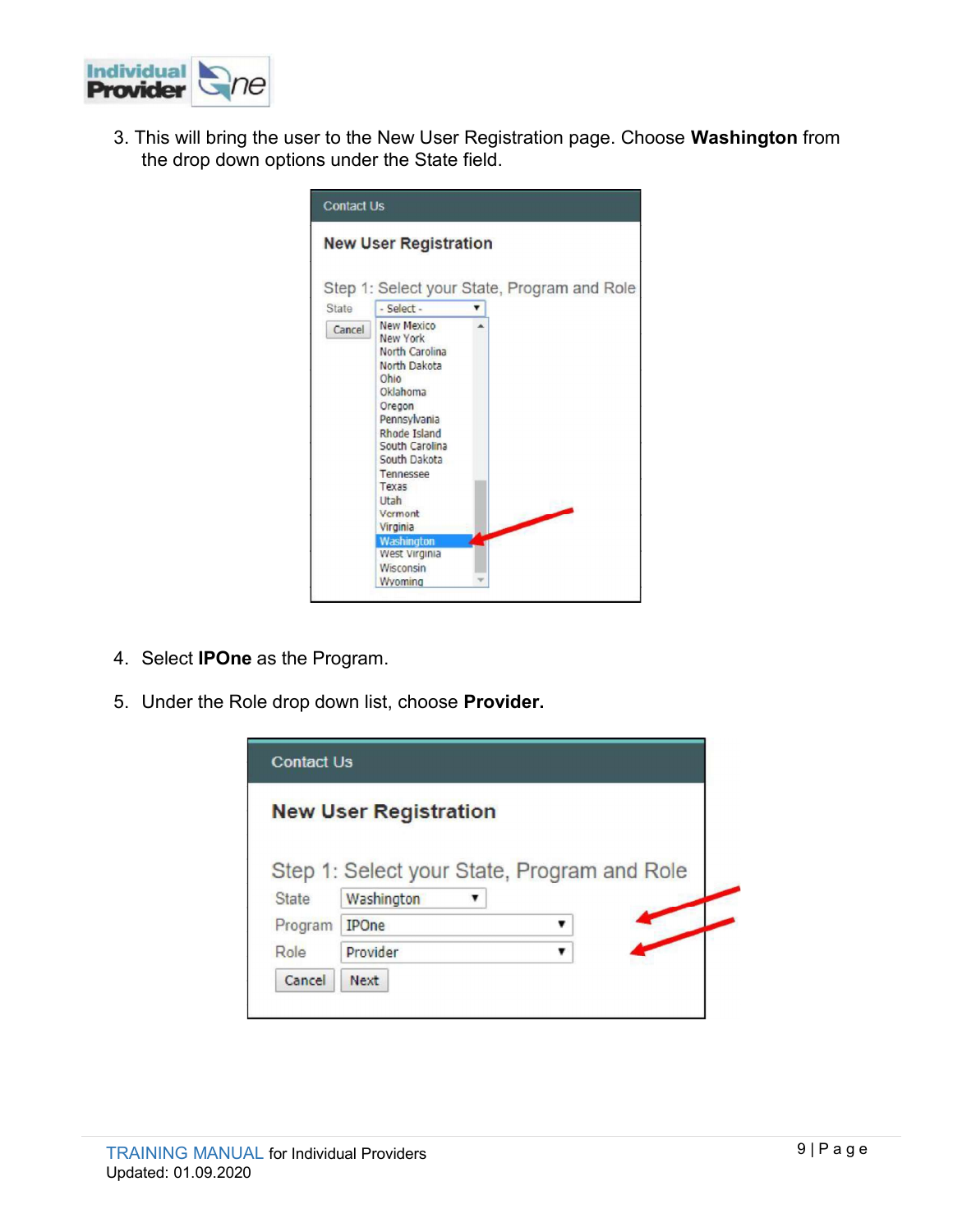

- 
- **Example 2.1 Second Contact Development Contact Development Contact Us**<br> **6.** The IP will enter their credentials.<br> **6.** The IP's DSHS contract must<br>
be signed by DSHS before<br>
registering in IPOne. If the IP<br>
cannot regist be signed by DSHS before New User Registration registering in IPOne. If the IP cannot register using their Step 2: Enter Credentials ProviderOne ID, Last Name, Required fields \* and Social Security Number, FroviderOne ID\* then the PPL Customer Service should be contacted. | Social Security Number' A representative can confirm **Previous** Next if the IP is in the Portal as a Provider.



- 7. The user's First Name and Last Name will be pre-populated.
- 8. Username: The IP will choose a username and type it in the Username field. If a message appears stating the username requested already exists, they should choose a different username. A representative can confirm<br>
if the IP is in the Portal as a<br>
Provider.<br>
user's First Name and Last Name will be pre-populated.<br> **name:** The IP will choose a username and type it in the Username field<br>
since the six passw Provider.<br>
user's First Name and Last Name will be pre-populated.<br> **In anne:** The IP will choose a username and type it in the Username field. If a<br>
sage appears stating the username requested already exists, they should c First Name and Last Name will be pre-populated.<br>
The IP will choose a username and type it in the Username field. If a<br>
appears stating the username requested already exists, they should choose a<br>
sername.<br> **ress:** The IP : The IP will choose a username and type it in the Username field.<br>appears stating the username requested already exists, they shou<br>sername.<br>**ress:** The IP will enter an email address to receive IPOne notices<br>**d:** The IP : The IP will choose a username and type it in the Username field.<br>appears stating the username requested already exists, they shou<br>sername.<br>**ress:** The IP will enter an email address to receive IPOne notices<br>d: The IP wi appears stating the username requested already exists, they should choose a<br>sername.<br> **ress:** The IP will enter an email address to receive IPOne notices by email.<br> **d:** The IP will choose and type a password into the Pass
- 9. Email Address: The IP will enter an email address to receive IPOne notices by email.
- Confirm Password fields. v. Have a mean and address to receive IPOne notices by email.<br>
1. The IP will choose and type a password into the Password and<br>
assword fields.<br>
swords *should not* be shared with anyone.<br>
must reset their passwords at lea
	-
	-
	-
	- -
		-
		-
		-
		-
- 11. **Notes:** This is not a required field.